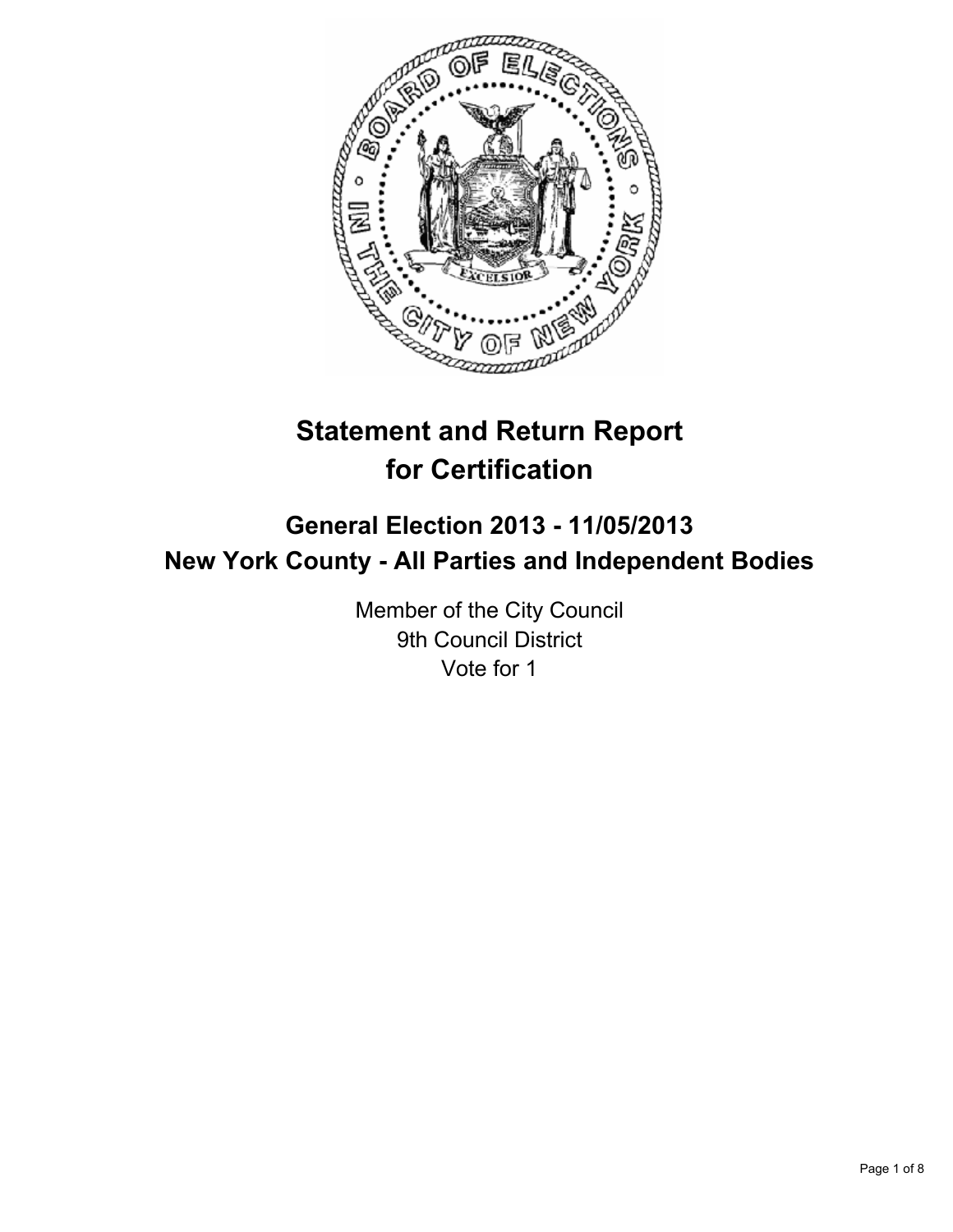

| <b>PUBLIC COUNTER</b>                                    | 4.092    |
|----------------------------------------------------------|----------|
| <b>EMERGENCY</b>                                         | 0        |
| ABSENTEE/MILITARY                                        | 96       |
| <b>FFDFRAL</b>                                           | 0        |
| <b>SPECIAL PRESIDENTIAL</b>                              | $\Omega$ |
| <b>AFFIDAVIT</b>                                         | 40       |
| <b>Total Ballots</b>                                     | 4,228    |
| Less - Inapplicable Federal/Special Presidential Ballots | 0        |
| <b>Total Applicable Ballots</b>                          | 4,228    |
| INEZ E. DICKENS (DEMOCRATIC)                             | 3,354    |
| JOSE VEGA (WRITE-IN)                                     | 1        |
| LOUIS TEJAN (WRITE-IN)                                   | 1        |
| MELISSA MARK VIVERITO (WRITE-IN)                         | 1        |
| MELISSA MARK VIVERT (WRITE-IN)                           | 1        |
| MELISSA MARK-VIVERITO (WRITE-IN)                         | 1        |
| MIKE JOHNSON (WRITE-IN)                                  | 1        |
| NICK SIMPSON (WRITE-IN)                                  | 1        |
| SEAN GARDNER (WRITE-IN)                                  | 1        |
| UNATTRIBUTABLE WRITE-IN (WRITE-IN)                       | 13       |
| <b>VINCE MORGAN (WRITE-IN)</b>                           | 1        |
| VINCENT MORGAN (WRITE-IN)                                | 1        |
| <b>Total Votes</b>                                       | 3,377    |
| Unrecorded                                               | 851      |

| <b>PUBLIC COUNTER</b>                                    | 157 |
|----------------------------------------------------------|-----|
| <b>EMERGENCY</b>                                         | 0   |
| ABSENTEE/MILITARY                                        | 3   |
| FEDERAL                                                  | 0   |
| <b>SPECIAL PRESIDENTIAL</b>                              | 0   |
| <b>AFFIDAVIT</b>                                         | 3   |
| <b>Total Ballots</b>                                     | 163 |
| Less - Inapplicable Federal/Special Presidential Ballots | 0   |
| <b>Total Applicable Ballots</b>                          | 163 |
| INEZ E. DICKENS (DEMOCRATIC)                             | 126 |
| <b>GALEN SIMMONS (WRITE-IN)</b>                          |     |
| JAMES LEAL (WRITE-IN)                                    |     |
| UNATTRIBUTABLE WRITE-IN (WRITE-IN)                       | 2   |
| <b>Total Votes</b>                                       | 130 |
| Unrecorded                                               | 33  |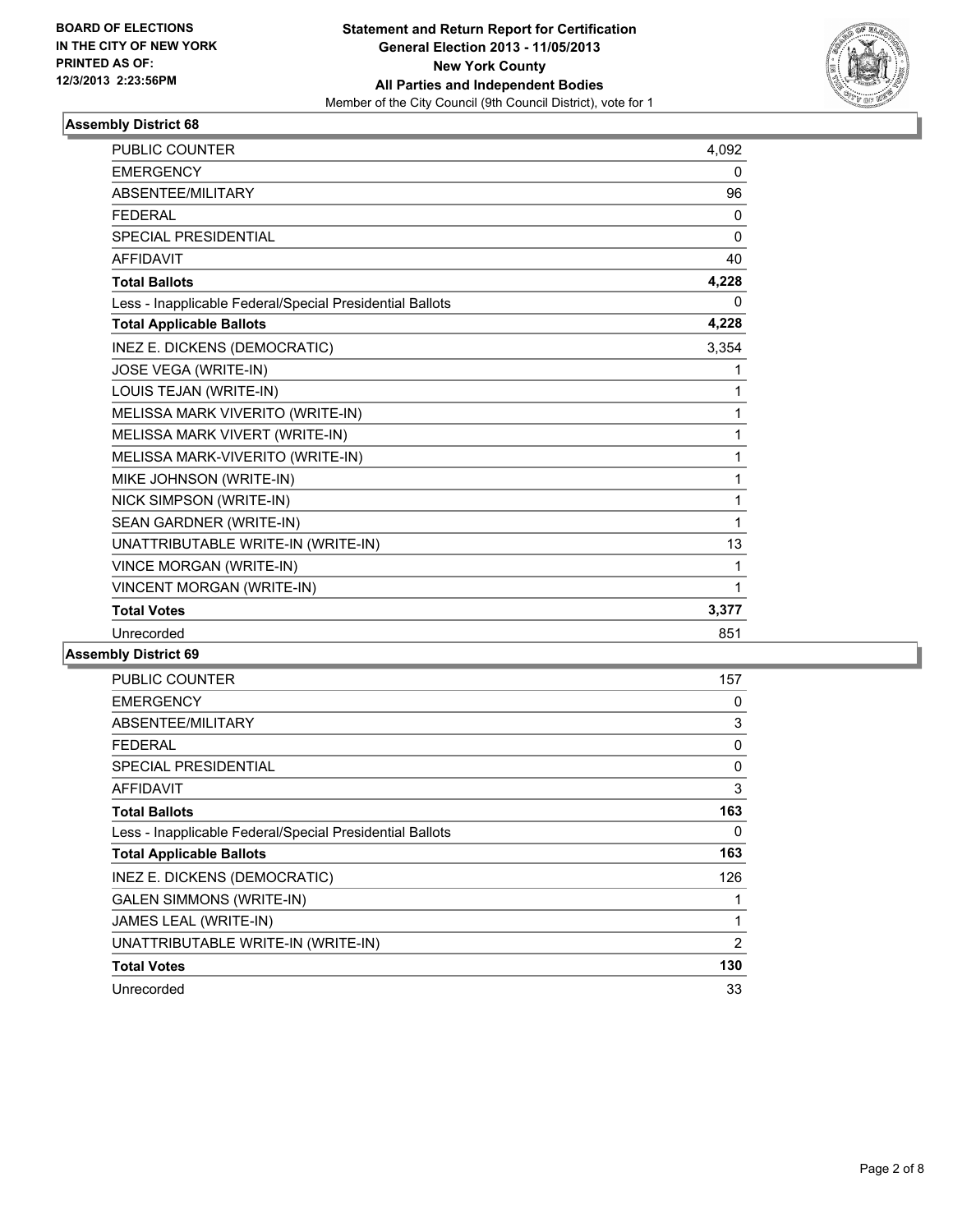

| PUBLIC COUNTER                                           | 17,348                  |
|----------------------------------------------------------|-------------------------|
| <b>EMERGENCY</b>                                         | 0                       |
| ABSENTEE/MILITARY                                        | 535                     |
| <b>FEDERAL</b>                                           | 0                       |
| SPECIAL PRESIDENTIAL                                     | 0                       |
| AFFIDAVIT                                                | 247                     |
| <b>Total Ballots</b>                                     | 18,130                  |
| Less - Inapplicable Federal/Special Presidential Ballots | 0                       |
| <b>Total Applicable Ballots</b>                          | 18,130                  |
| INEZ E. DICKENS (DEMOCRATIC)                             | 14,857                  |
| ABEL CARRASQUILLO (WRITE-IN)                             | 2                       |
| ADEN SERAILE (WRITE-IN)                                  | 1                       |
| ADRREA JOCHIN (WRITE-IN)                                 | 1                       |
| ALANA ROTH (WRITE-IN)                                    | 1                       |
| ALEX MINOT (WRITE-IN)                                    | $\mathbf 1$             |
| ALIA SMITH (WRITE-IN)                                    | 1                       |
| ALVIN ALEXIS (WRITE-IN)                                  | 1                       |
| ANDRE JONES (WRITE-IN)                                   | 1                       |
| ARI QARI (WRITE-IN)                                      | 1                       |
| ATTOCUS FITCH (WRITE-IN)                                 | 1                       |
| CAMEREN KELLY (WRITE-IN)                                 | $\mathbf 1$             |
| CAYDE WILLIAMS (WRITE-IN)                                | 1                       |
| CHARLES ANDERSON (WRITE-IN)                              | 1                       |
| CHARLES KING (WRITE-IN)                                  | 1                       |
| CHRIS STAUFFFER (WRITE-IN)                               | 1                       |
| CHRISTINE QUINN (WRITE-IN)                               | 1                       |
| DAVID CARLISLE (WRITE-IN)                                | $\mathbf 1$             |
| DAVID DINKINS (WRITE-IN)                                 | 1                       |
| DAVID V BROOKS (WRITE-IN)                                | 1                       |
| DERON SOBERS (WRITE-IN)                                  | 1                       |
| EARLINE FISHER (WRITE-IN)                                | 2                       |
| EDE FOX (WRITE-IN)                                       | 2                       |
| EDGARDO MARRERO (WRITE-IN)                               | 1                       |
| EMILY MIRANDA GALINDO (WRITE-IN)                         | 1                       |
| ERIC TURPIN (WRITE-IN)                                   | 1                       |
| EVA MOSLARTE (WRITE-IN)                                  | 1                       |
| <b>GALINA CARDENE (WRITE-IN)</b>                         | 1                       |
| <b>GULIAN MIHILL (WRITE-IN)</b>                          | 1                       |
| JACK HIDERY (WRITE-IN)                                   | 1                       |
| JANE SMITH (WRITE-IN)                                    | 1                       |
| JASON RAWLINS (WRITE-IN)                                 | $\overline{\mathbf{c}}$ |
| JOE LHOTA (WRITE-IN)                                     | 1                       |
| JOHN D NORVEL (WRITE-IN)                                 | 1                       |
| JONATHAN SCHNEIDERMAN (WRITE-IN)                         | 1                       |
| JOSE RODRIGUEZ (WRITE-IN)                                | 1                       |
| <b>JULIUS TAJADDIN (WRITE-IN)</b>                        | 2                       |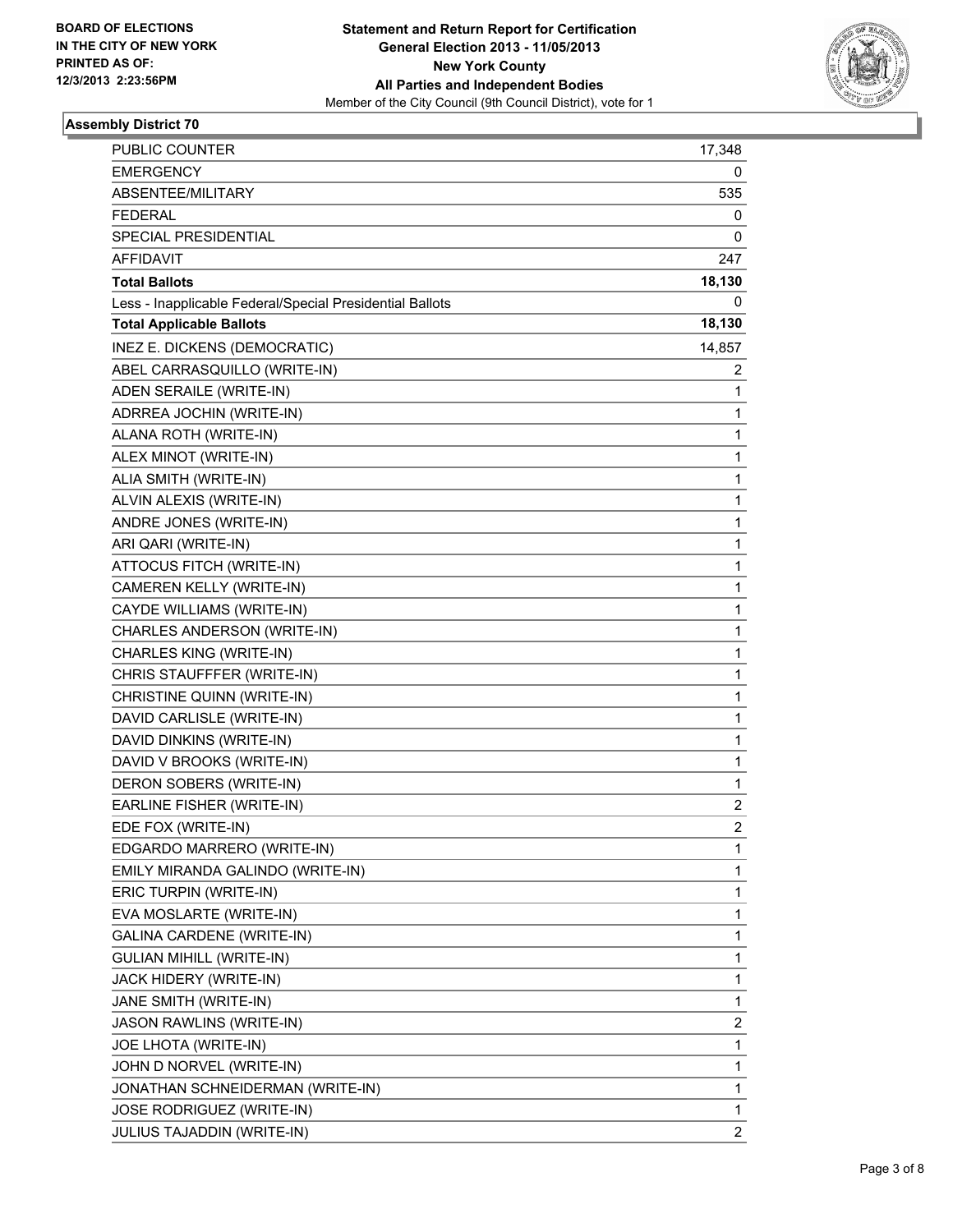

| KEVIN BERRY (WRITE-IN)             | 1            |
|------------------------------------|--------------|
| KWANE JACKSON (WRITE-IN)           | 1            |
| LARRY DAIS (WRITE-IN)              | 1            |
| LAUREL GRACE (WRITE-IN)            | 1            |
| LIZ GONZALEZ (WRITE-IN)            | 1            |
| LONDON DIAZ (WRITE-IN)             | $\mathbf{1}$ |
| LOSHUA DOCHS (WRITE-IN)            | 1            |
| LUIS TEJADA (WRITE-IN)             | 2            |
| MARCUS SAMELSON (WRITE-IN)         | $\mathbf 1$  |
| MARK FLOWERS (WRITE-IN)            | 1            |
| MARK GREEN (WRITE-IN)              | 1            |
| MORGAN KUHZ (WRITE-IN)             | 1            |
| NATHAN LARSON (WRITE-IN)           | $\mathbf 1$  |
| NELLIE BRONNER (WRITE-IN)          | 1            |
| PATRICK KEARSE (WRITE-IN)          | 1            |
| RAMONA PRICLETU (WRITE-IN)         | $\mathbf{1}$ |
| ROBERT JACKSON (WRITE-IN)          | 2            |
| RODNEY BECKFORD (WRITE-IN)         | $\mathbf{1}$ |
| RON PETERSON (WRITE-IN)            | 3            |
| SEITE JEMEL HART (WRITE-IN)        | 1            |
| TOM PITTS (WRITE-IN)               | 1            |
| TOUREE STRONG (WRITE-IN)           | 1            |
| UNATTRIBUTABLE WRITE-IN (WRITE-IN) | 64           |
| VINCE MORGAN (WRITE-IN)            | 28           |
| <b>VINCENT MORGAN (WRITE-IN)</b>   | 10           |
| WILLIAM CLINTON (WRITE-IN)         | 1            |
| WILLIAM THOMPSON (WRITE-IN)        | $\mathbf{1}$ |
| <b>Total Votes</b>                 | 15,028       |
| Unrecorded                         | 3,102        |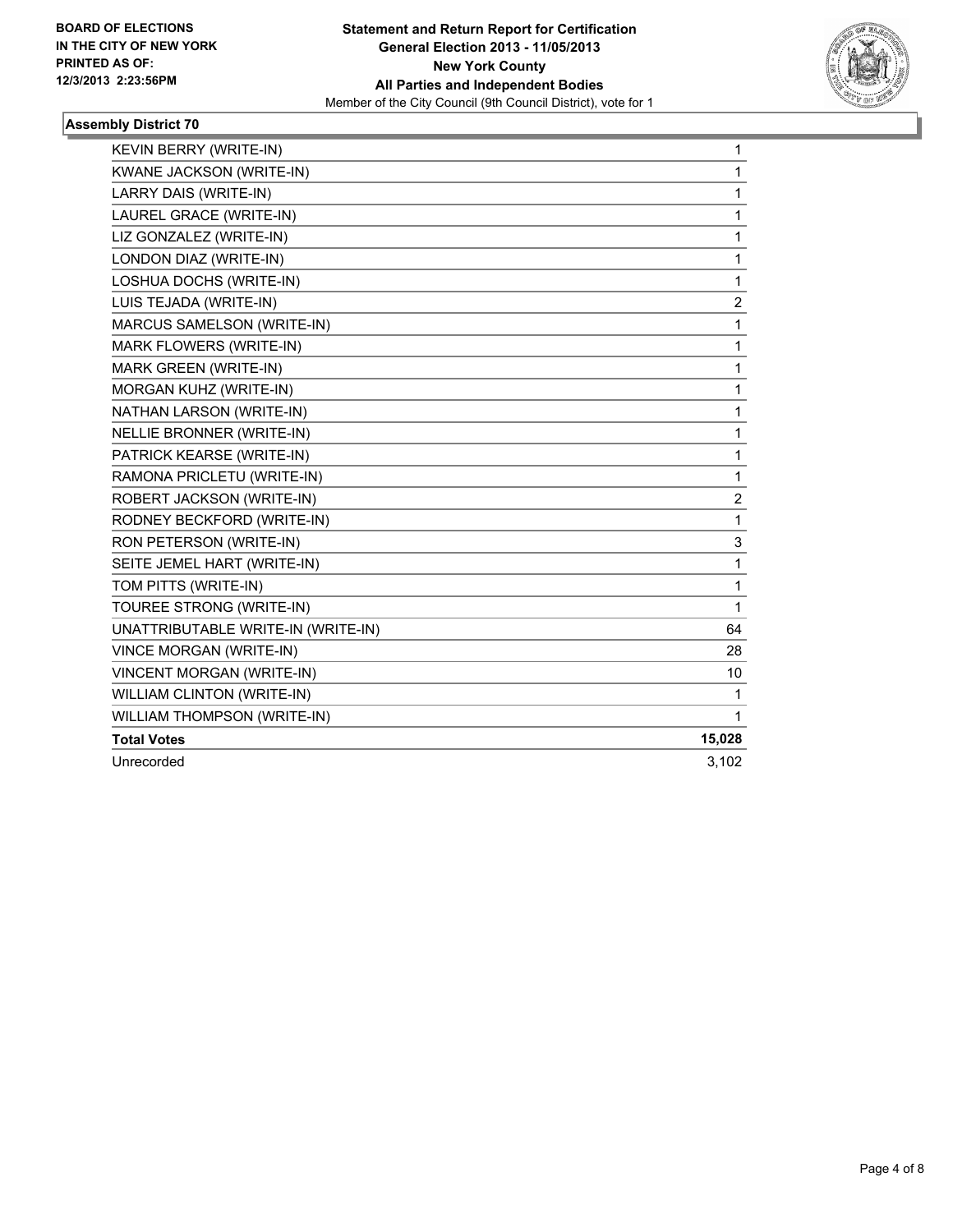

| <b>PUBLIC COUNTER</b>                                    | 5,881    |
|----------------------------------------------------------|----------|
| <b>EMERGENCY</b>                                         | 0        |
| <b>ABSENTEE/MILITARY</b>                                 | 179      |
| <b>FEDERAL</b>                                           | 0        |
| SPECIAL PRESIDENTIAL                                     | $\Omega$ |
| <b>AFFIDAVIT</b>                                         | 66       |
| <b>Total Ballots</b>                                     | 6,126    |
| Less - Inapplicable Federal/Special Presidential Ballots | 0        |
| <b>Total Applicable Ballots</b>                          | 6,126    |
| INEZ E. DICKENS (DEMOCRATIC)                             | 5,117    |
| ADAM BENDIRSKY (WRITE-IN)                                | 1        |
| ADAM MARC (WRITE-IN)                                     | 1        |
| CHRISTINA GUITTEREZ (WRITE-IN)                           | 1        |
| DONALD YARBROUGH (WRITE-IN)                              | 1        |
| LUIS TEJADA (WRITE-IN)                                   | 4        |
| MICHELLE LINZ (WRITE-IN)                                 | 1        |
| NEER ASHERIE (WRITE-IN)                                  | 1        |
| ROBERT JACKSON (WRITE-IN)                                | 1        |
| UNATTRIBUTABLE WRITE-IN (WRITE-IN)                       | 9        |
| VINCE MORGAN (WRITE-IN)                                  | 4        |
| <b>Total Votes</b>                                       | 5,141    |
| Unrecorded                                               | 985      |

| PUBLIC COUNTER                                           | 0 |
|----------------------------------------------------------|---|
| <b>EMERGENCY</b>                                         | 0 |
| ABSENTEE/MILITARY                                        | 0 |
| <b>FFDFRAL</b>                                           | 0 |
| <b>SPECIAL PRESIDENTIAL</b>                              | 0 |
| <b>AFFIDAVIT</b>                                         | 0 |
| <b>Total Ballots</b>                                     | 0 |
| Less - Inapplicable Federal/Special Presidential Ballots | 0 |
| <b>Total Applicable Ballots</b>                          | 0 |
| INEZ E. DICKENS (DEMOCRATIC)                             | 0 |
| <b>Total Votes</b>                                       | 0 |
|                                                          |   |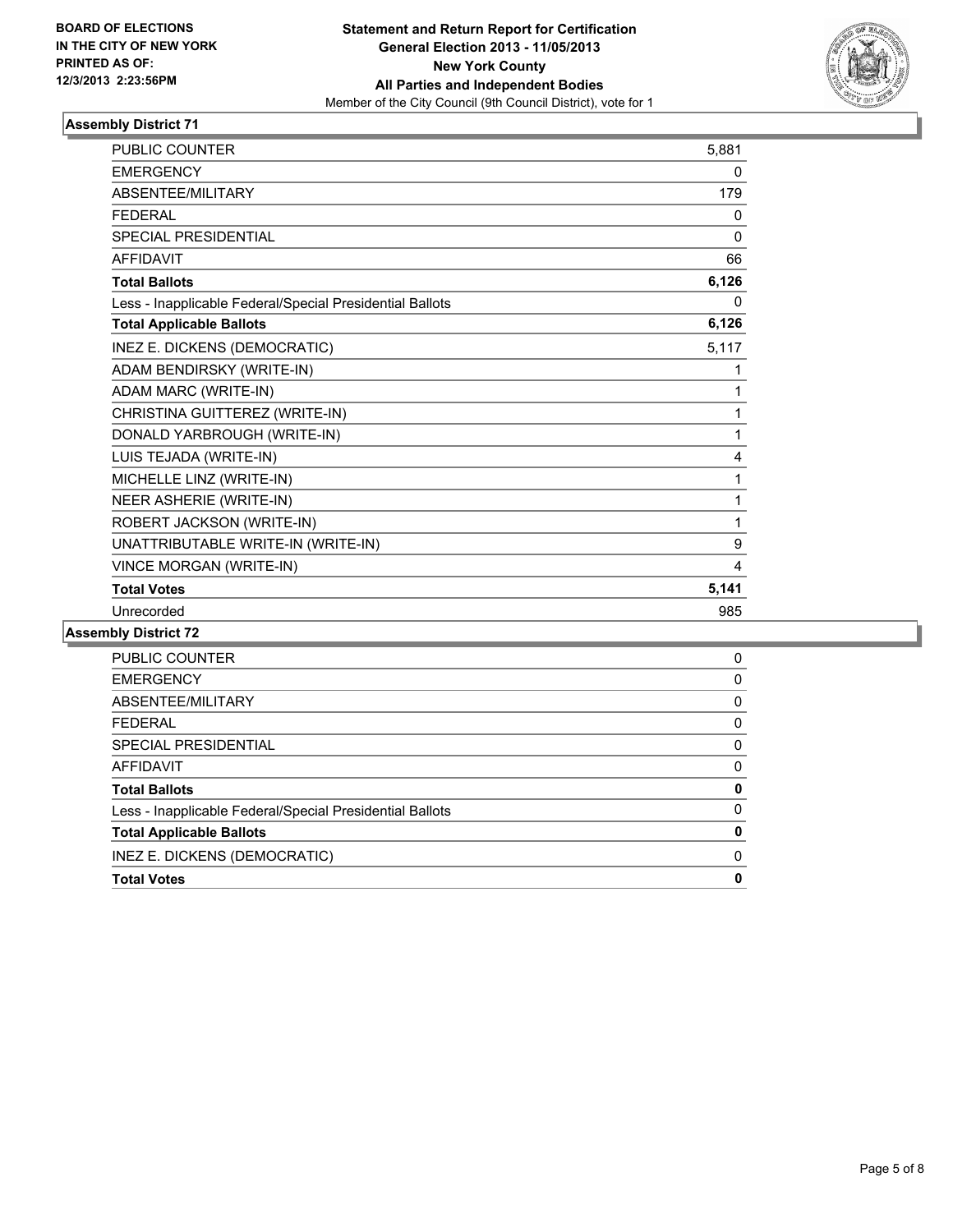

## **Total for Member of the City Council (9th Council District) - New York County**

| <b>PUBLIC COUNTER</b>                                    | 27,478       |
|----------------------------------------------------------|--------------|
| <b>EMERGENCY</b>                                         | 0            |
| ABSENTEE/MILITARY                                        | 813          |
| <b>FEDERAL</b>                                           | 0            |
| SPECIAL PRESIDENTIAL                                     | 0            |
| AFFIDAVIT                                                | 356          |
| <b>Total Ballots</b>                                     | 28,647       |
| Less - Inapplicable Federal/Special Presidential Ballots | 0            |
| <b>Total Applicable Ballots</b>                          | 28,647       |
| INEZ E. DICKENS (DEMOCRATIC)                             | 23,454       |
| ABEL CARRASQUILLO (WRITE-IN)                             | $\mathbf{2}$ |
| ADAM BENDIRSKY (WRITE-IN)                                | 1            |
| ADAM MARC (WRITE-IN)                                     | 1            |
| ADEN SERAILE (WRITE-IN)                                  | 1            |
| ADRREA JOCHIN (WRITE-IN)                                 | 1            |
| ALANA ROTH (WRITE-IN)                                    | 1            |
| ALEX MINOT (WRITE-IN)                                    | 1            |
| ALIA SMITH (WRITE-IN)                                    | 1            |
| ALVIN ALEXIS (WRITE-IN)                                  | 1            |
| ANDRE JONES (WRITE-IN)                                   | $\mathbf{1}$ |
| ARI QARI (WRITE-IN)                                      | 1            |
| ATTOCUS FITCH (WRITE-IN)                                 | 1            |
| CAMEREN KELLY (WRITE-IN)                                 | 1            |
| CAYDE WILLIAMS (WRITE-IN)                                | 1            |
| CHARLES ANDERSON (WRITE-IN)                              | 1            |
| CHARLES KING (WRITE-IN)                                  | $\mathbf{1}$ |
| CHRIS STAUFFFER (WRITE-IN)                               | 1            |
| CHRISTINA GUITTEREZ (WRITE-IN)                           | 1            |
| CHRISTINE QUINN (WRITE-IN)                               | $\mathbf{1}$ |
| DAVID CARLISLE (WRITE-IN)                                | 1            |
| DAVID DINKINS (WRITE-IN)                                 | 1            |
| DAVID V BROOKS (WRITE-IN)                                | $\mathbf{1}$ |
| DERON SOBERS (WRITE-IN)                                  | 1            |
| DONALD YARBROUGH (WRITE-IN)                              | 1            |
| EARLINE FISHER (WRITE-IN)                                | 2            |
| EDE FOX (WRITE-IN)                                       | 2            |
| EDGARDO MARRERO (WRITE-IN)                               | 1            |
| EMILY MIRANDA GALINDO (WRITE-IN)                         | 1            |
| ERIC TURPIN (WRITE-IN)                                   | 1            |
| EVA MOSLARTE (WRITE-IN)                                  | 1            |
| <b>GALEN SIMMONS (WRITE-IN)</b>                          | 1            |
| <b>GALINA CARDENE (WRITE-IN)</b>                         | 1            |
| GULIAN MIHILL (WRITE-IN)                                 | 1            |
| JACK HIDERY (WRITE-IN)                                   | 1            |
| JAMES LEAL (WRITE-IN)                                    | 1            |
| JANE SMITH (WRITE-IN)                                    | 1            |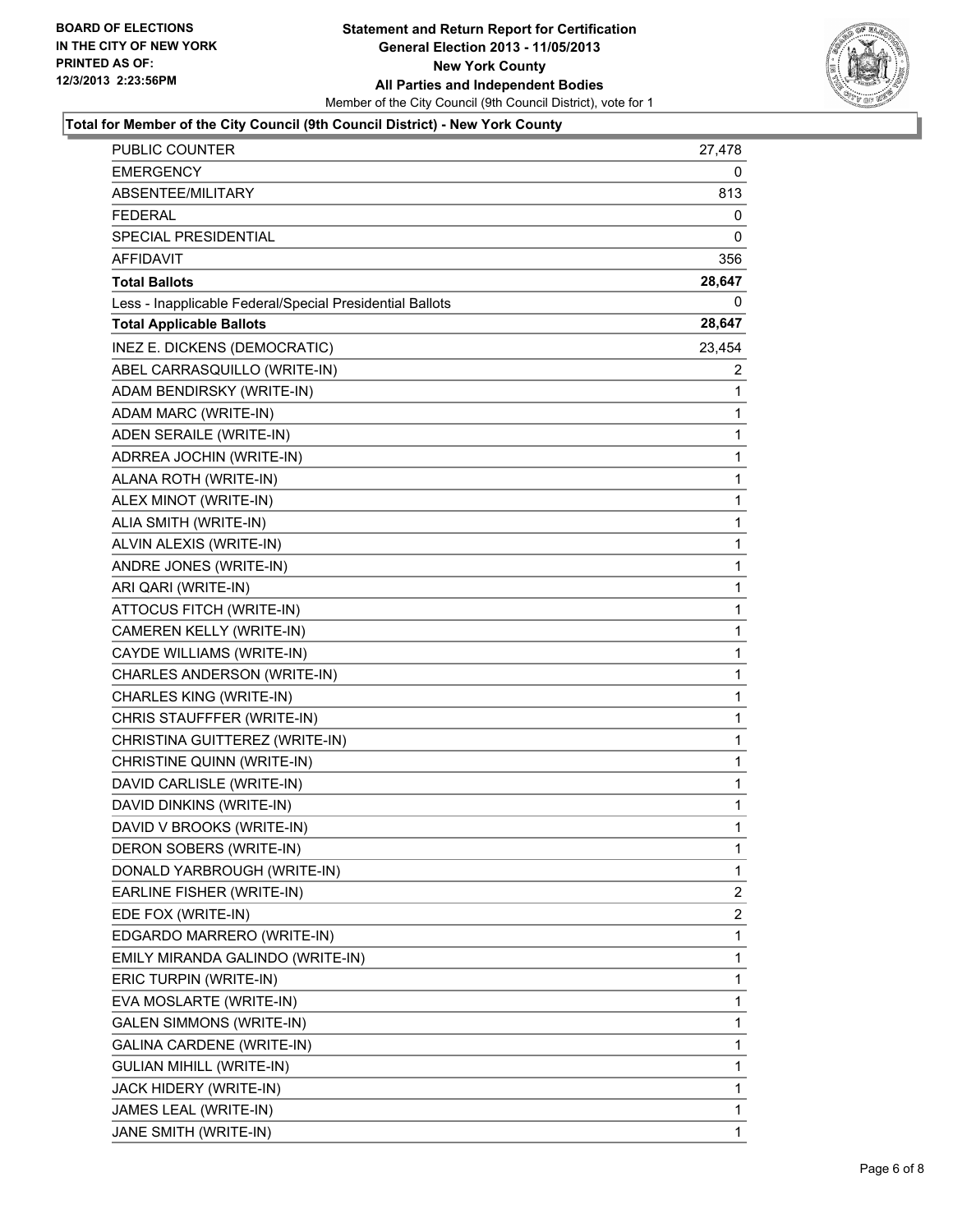

## **Total for Member of the City Council (9th Council District) - New York County**

| JASON RAWLINS (WRITE-IN)           | $\mathbf{2}$ |
|------------------------------------|--------------|
| JOE LHOTA (WRITE-IN)               | 1            |
| JOHN D NORVEL (WRITE-IN)           | 1            |
| JONATHAN SCHNEIDERMAN (WRITE-IN)   | 1            |
| JOSE RODRIGUEZ (WRITE-IN)          | 1            |
| JOSE VEGA (WRITE-IN)               | 1            |
| JULIUS TAJADDIN (WRITE-IN)         | $\mathbf{2}$ |
| KEVIN BERRY (WRITE-IN)             | 1            |
| KWANE JACKSON (WRITE-IN)           | 1            |
| LARRY DAIS (WRITE-IN)              | 1            |
| LAUREL GRACE (WRITE-IN)            | 1            |
| LIZ GONZALEZ (WRITE-IN)            | 1            |
| LONDON DIAZ (WRITE-IN)             | 1            |
| LOSHUA DOCHS (WRITE-IN)            | 1            |
| LOUIS TEJAN (WRITE-IN)             | 1            |
| LUIS TEJADA (WRITE-IN)             | 6            |
| MARCUS SAMELSON (WRITE-IN)         | 1            |
| MARK FLOWERS (WRITE-IN)            | 1            |
| MARK GREEN (WRITE-IN)              | 1            |
| MELISSA MARK VIVERITO (WRITE-IN)   | 1            |
| MELISSA MARK VIVERT (WRITE-IN)     | 1            |
| MELISSA MARK-VIVERITO (WRITE-IN)   | 1            |
| MICHELLE LINZ (WRITE-IN)           | 1            |
| MIKE JOHNSON (WRITE-IN)            | 1            |
| MORGAN KUHZ (WRITE-IN)             | 1            |
| NATHAN LARSON (WRITE-IN)           | 1            |
| NEER ASHERIE (WRITE-IN)            | 1            |
| NELLIE BRONNER (WRITE-IN)          | 1            |
| NICK SIMPSON (WRITE-IN)            | 1            |
| PATRICK KEARSE (WRITE-IN)          | 1            |
| RAMONA PRICLETU (WRITE-IN)         | 1            |
| ROBERT JACKSON (WRITE-IN)          | 3            |
| RODNEY BECKFORD (WRITE-IN)         | 1            |
| RON PETERSON (WRITE-IN)            | 3            |
| SEAN GARDNER (WRITE-IN)            | 1            |
| SEITE JEMEL HART (WRITE-IN)        | 1            |
| TOM PITTS (WRITE-IN)               | $\mathbf{1}$ |
| TOUREE STRONG (WRITE-IN)           | 1            |
| UNATTRIBUTABLE WRITE-IN (WRITE-IN) | 88           |
| VINCE MORGAN (WRITE-IN)            | 33           |
| VINCENT MORGAN (WRITE-IN)          | 11           |
| WILLIAM CLINTON (WRITE-IN)         | 1            |
| WILLIAM THOMPSON (WRITE-IN)        | 1            |
| <b>Total Votes</b>                 | 23,676       |
| Unrecorded                         | 4,971        |